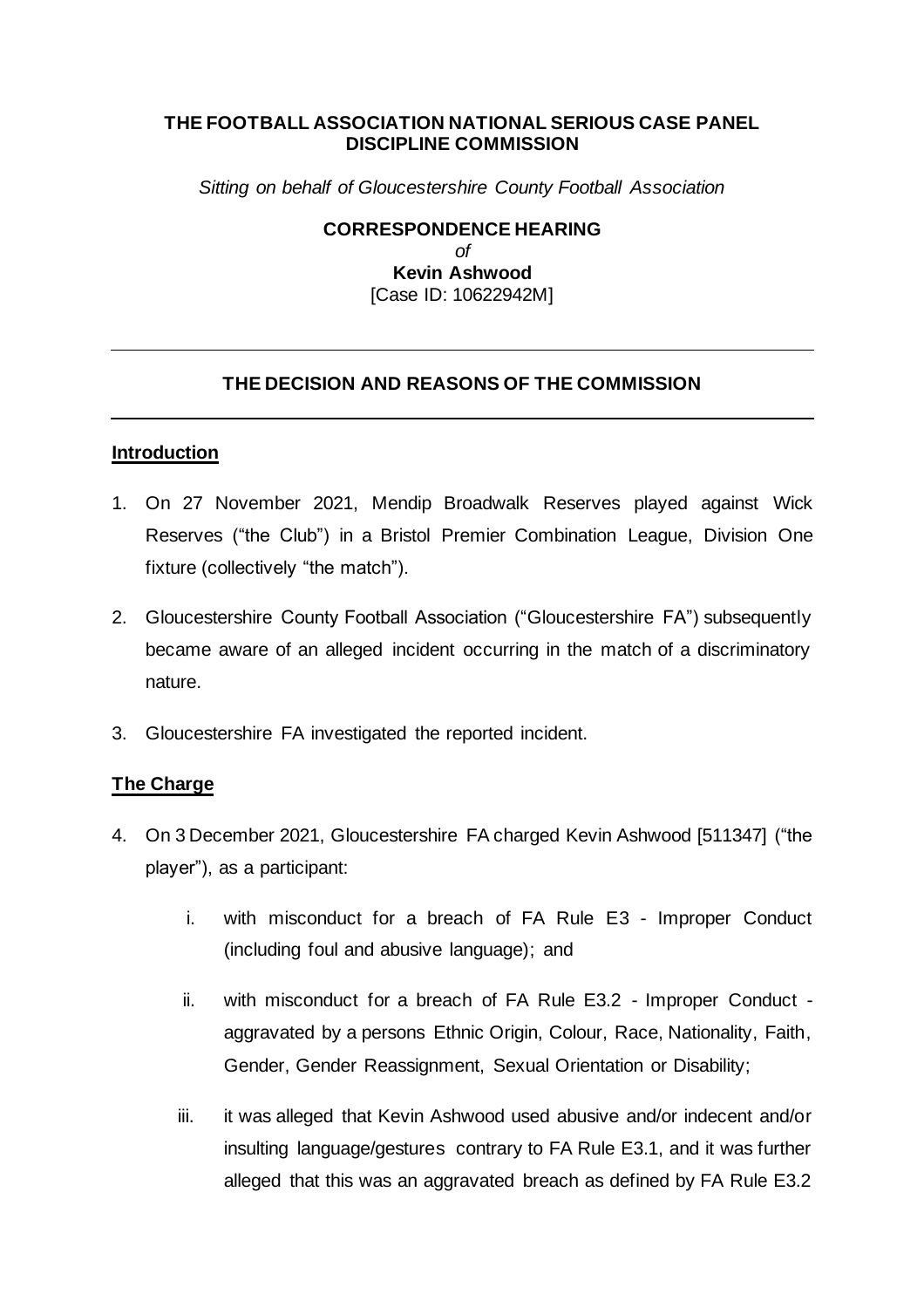because it included a reference to a person's gender. This refers to the comment(s) *"It's a man's game", "Female refs are shit", "What do woman know about football" and "Fucking shit ref"* (or similar) directed to Referee Mandy Kerfoot during the match.

- 5. The relevant sections of FA Rule E3 states:
	- *"E3.1 A Participant shall at all times act in the best interests of the game and shall not act in any manner which is improper or brings the game into disrepute or use any one, or a combination of, violent conduct, serious foul play, threatening, abusive, indecent or insulting words or behaviour.*
	- *E3.2 A breach of Rule E3.1 is an "Aggravated Breach" where it includes a reference, whether express or implied, to any one or more of the following:- ethnic origin, colour, race, nationality, religion or belief, gender, gender reassignment, sexual orientation or disability".*
- 6. Gloucestershire FA included with the charge letter the evidence that it intended to rely upon in this case.
- 7. The player was required to respond to the charges by 17 December 2021.

# **The Reply**

8. A response to the charges were received on 17 December 2021 which indicated that the player wished to deny (plead "not guilty") both charges. The player requested that the case be dealt with in his absence at a correspondence hearing.

### **The Commission**

- 9. The Football Association ("The FA") convened a Disciplinary Commission ("the Commission"), on behalf of Gloucestershire FA.
- 10. The Commission was constituted of a single member, Mr Lea Taylor, a member of The FA National Serious Case Panel, a Chair sitting alone to adjudicate on this case.

# **The Hearing and Evidence**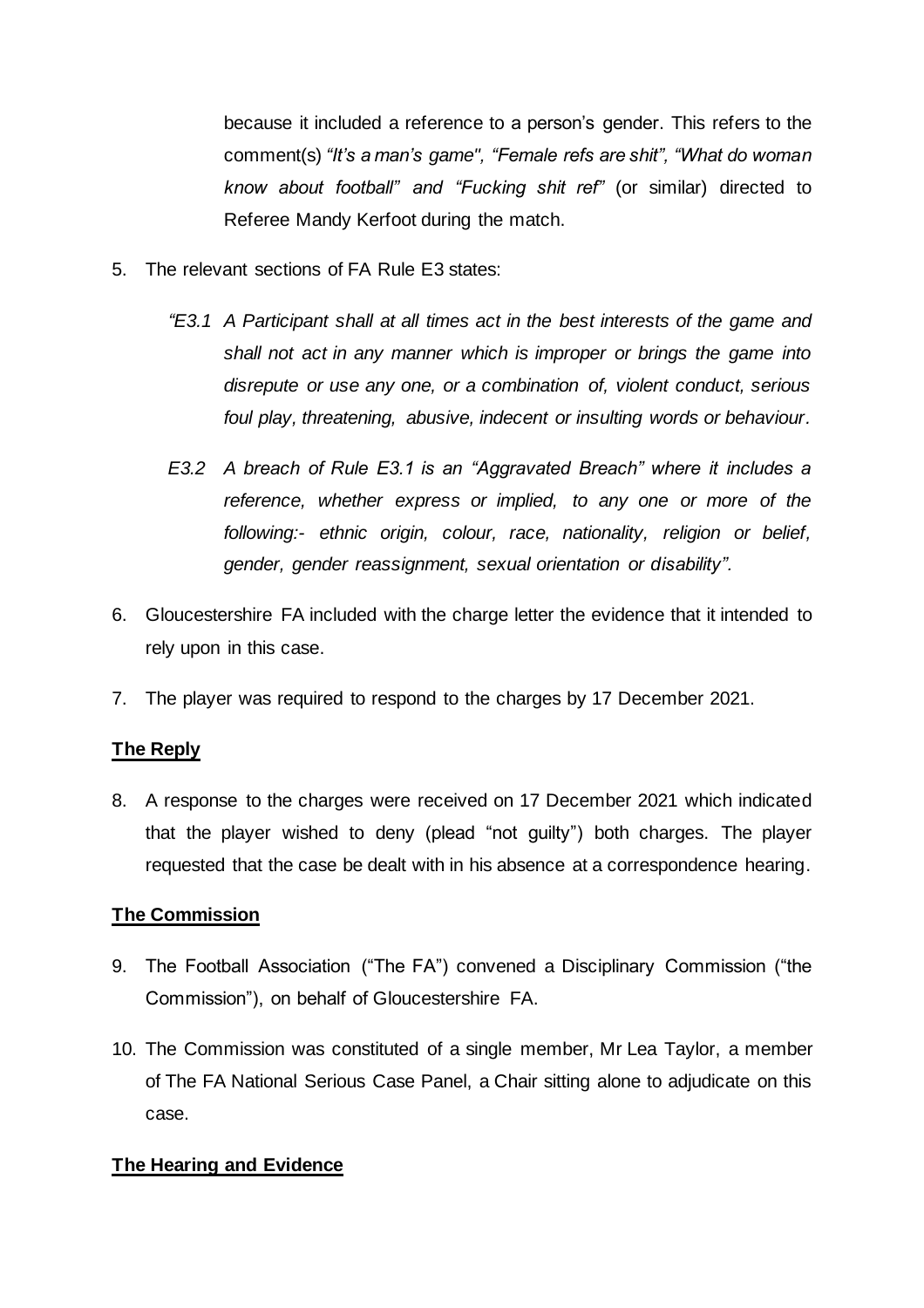- 11. The Commission adjudicated this case on 22 December 2021 as a correspondence hearing ("the hearing").
- 12. The Commission had received and read the bundle of documents prior to the hearing which contained the following:
	- i. Bundle Cover Sheet
	- ii. Misconduct Charge Notification dated 3 December 2021
	- iii. Extraordinary Incident Relating to Misconduct Report by Mandy Kerfoot (Match Referee) dated 27 November 2021
	- iv. Extraordinary Incident Relating to Misconduct Report by Thomas Kerfoot dated 28 November 2021
	- v. Screenshot of Charge Response
	- vi. Letter to Gloucestershire FA from Wick FC (Dave Beer Secretary/Vice Chairman) dated 17 December 2021
- 13. These written reasons are a summary of the principal submissions considered by the Commission. It does not purport to contain reference to all points considered, however the absence of any particular point, or submission, should not imply that the Commission did not take such point, or submission, into consideration when determining this matter. For the avoidance of doubt, the Commission carefully considered all of the evidence and materials furnished with regard to this case.

# **Standard of Proof**

- 14. The Commission reminded itself that the burden of proving a charge falls upon the County FA, in this matter, Gloucestershire FA.
- 15. The applicable standard of proof required for this case is the civil standard of proof namely, the balance of probability. This standard means the Commission would be satisfied that an event occurred if it considered that, on the evidence, it was more likely than not to have happened.

# **The Findings and Decision**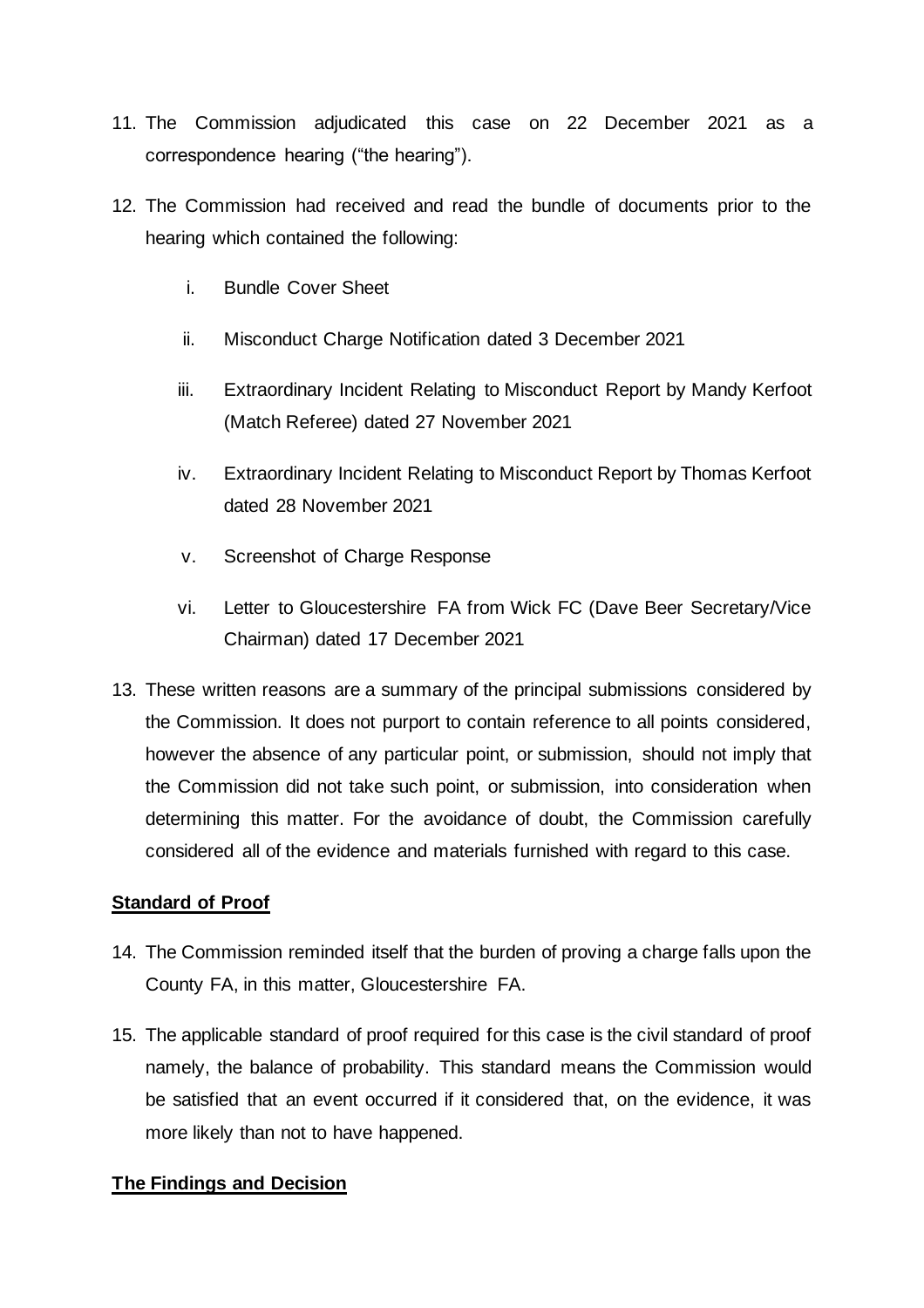- 16. The assessment of the evidence in this case is entirely a matter for the Commission. The Commission must assess both the credibility and the reliability of the evidence placed before it at the hearing.
- 17. Where there are discrepancies between the evidence, it is a matter for the Commission to decide which evidence to accept and which to reject. Even where there are discrepancies between evidence or within evidence itself, it is the Commission's role to assess if the discrepancy is important. In doing this, it is for the Commission to decide how much weight it chooses to place on the evidence.
- 18. In considering this case, the Commission was required to ask itself the following questions:
	- i. Were the words, as alleged, said by the player?
	- ii. If so, did the words/conduct amount to a breach of FA Rule E3.1?
	- iii. If so, was this an aggravated breach?

### *Were the words, as alleged, said by the player?*

- 19. The Commission noted that the evidence in support of the charges arises from the evidence of match referee, Mandy Kerfoot, and witness, Thomas Kerfoot.
- 20. The report submitted by Mandy Kerfoot, stated:

*"I blow my whistle for Half Time whistle. Kevin Ashwood came over to me to say it was him he was shouting, it was a man's game. He shouted this when a foul was given against is team. I explained this is a sexism comment he replied it's a man game. He walked away and walked towards the dressing room as half time. Kevin Ashwood was a sub named on the team sheet".*

21. The statement of Thomas Kerfoot reads:

*"27/11/21 – I was a supporter at the mendip Broadwalk Res v Wick Res at Creswicke Park Knowle, Bristol Premier Combination Div 1 2pm ko.*

*I* was standing between the dug outs (approx 10 yards apart), where Kevin *Ashwood, sub Wick Res where he was shouting at the referee Mandy Kerfoot,*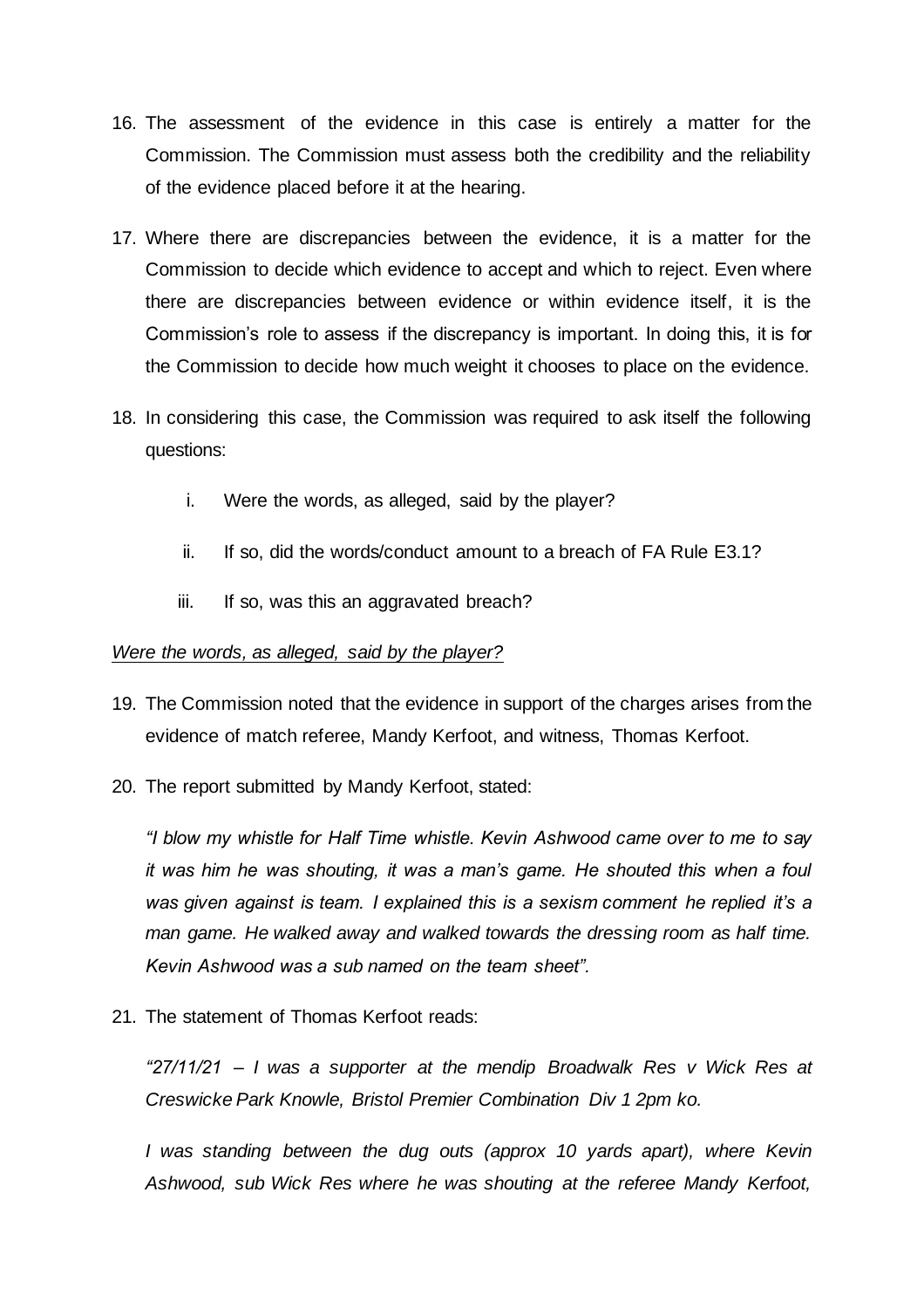*throughout the match. He was saying "it's a man's game ref", "Female refs are shit", "What do woman know about football"! "Fucking shit ref" 'don't make it about you ref". These statements were repeated throughout the match.*

*I witnessed the Kevin Ashwood walk onto the pitch towards the referee at half time. He was standing near the referee, I was unable to hear what was said as this was distance away, he walked away after approx. 10 seconds back to the dug out area. There were several Mendip Broadwalk and Wick players nearby walking past heading towards the changing room".*

22. The Commission noted that there had been no direct evidence received in response to the charge from the player himself. The letter to Gloucester FA from the Club, did however state:

*"[…]*

*Kevin and the team all admit that he did say 'come on ref this is a man's game'.*

*[…]*

*Kevin admits to the fact he said it is a man's game and the referee confirms this.*

*[…]*

*We as a club accept that he made the 'this is a man's game comment'*

*[…]".*

- 23. Based upon the clear evidence of the referee and the acceptance of such by the Club (paragraph 21 above), the Commission concluded that it was more likely than not that the player had used the words *"it is a man's game"* (or similar).
- 24. Turning to the other alleged comments made by the player, the Club in the response letter made the following observations:

*"[…]*

*1) Referee report - …there is no mention of any other misconduct or remarks made by the referee. If there had been, I would expect a referee to deal with this at the*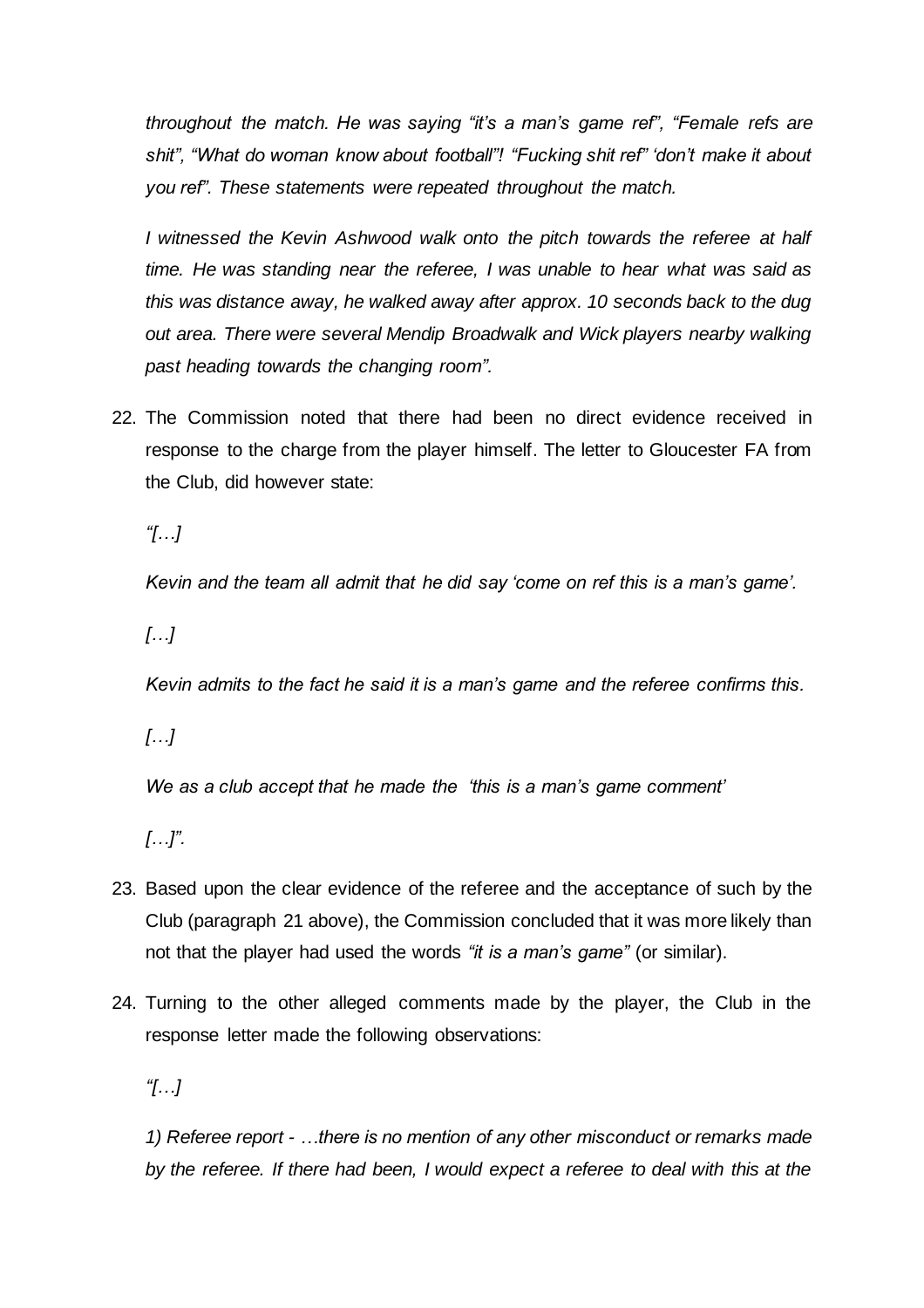*point of happening to ensure it does not continue. No card issued, no word with the player or managers?*

*2) Independent Witness – There is confusion here. Is the statement from an assistant referee or a supporter at the game who was stood in-between the dugouts? We assume it is the latter. This appears to be the only person to hear the alleged comments. This then becomes a hearsay situation, and we have 4/5 people who say that these comments were not made.*

*3) Alleged comments – why was this not raised during or after the game for the official to handle? If these comments were made, we would expect a referee or assistant to deal with this asap. Kevin was not booked or spoke too about this alleged incident either during or after the game.*

*[…]".*

- 25. In the opinion of the Commission, the evidence of Thomas Kerfoot was clear and concise. The Commission was unable to accept the assertions made by the Club in respect of this evidence, namely:
	- i. there was no confusion in the mind of the Commission that the evidence of Thomas Kerfoot came from a supporter/spectator who was located between the dug outs during the game. The Commission noted that Thomas Kerfoot has the same surname as the referee, Mandy Kerfoot, and this is likely to explain the reason for Thomas Kerfoot being in attendance. Indeed in his statement, Thomas Kerfoot refers to himself as *"a supporter"*;
	- ii. the Commission was satisfied that the further alleged comments had not been heard by the match referee and this explained why no further action/they were not detailed in the referee's report. The absence of such, did not, in the opinion of the Commission mean that they did not occur;
	- iii. the Commission would not have expected a supporter/spectator to raise matters of this nature to the referee during the game. There was no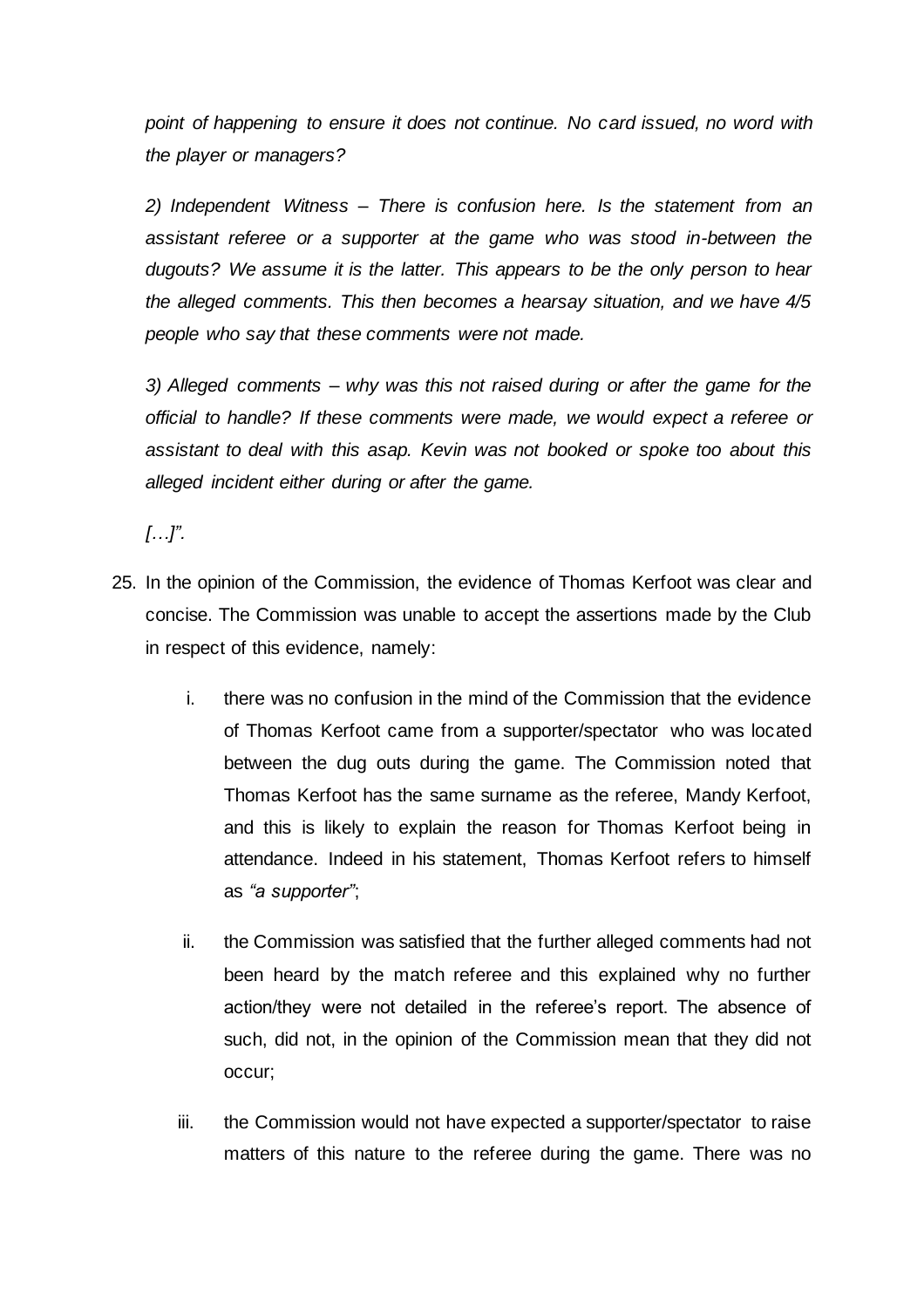evidence before the Commission that Thomas Kerfoot was acting in any official capacity as a match official (that otherwise would have given him a duty to report incidents of misconduct to the match referee);

- iv. the lack of any disciplinary action being taken against the player did not mean the alleged comments were not capable of having been said, and;
- v. whilst the Clubs submitted that 4/5 people could say the alleged comments were not made, there was no evidence from any such individuals before the Commission. The Commission was however mindful that the assessment of evidence is not necessary a matter of 'numbers' but was one of credibility.
- 26. In assessing the credibility of Thomas Kerfoot's evidence, the Commission noted that Thomas Kerfoot had stated that he was *"unable to hear what was said"* by the player at half-time when the player approached the referee. Taking into account the evidence of Thomas Kerfoot, and the earlier finding (paragraph 22 above), the Commission concluded that it was more likely than not that the player had also used the words *"it's a man's game ref", "Female refs are shit", "What do woman (sic) know about football"! "Fucking shit ref" 'don't make it about you ref"*.

# *Did the words/conduct amount to a breach of FA Rule E3.1?*

- 27. Having made the above findings of fact, the Commission proceeded to consider whether the comments amounted to a breach of FA Rule E3.1. The Commission was satisfied that the player's conduct had been insulting and was thereby improper and contrary to FA Rule E3.1. In reaching this decision, the Commission:
	- i. noted the referee had challenged the player at half-time in response to his comment saying *"this is a sexism (sic) comment";*
	- ii. considered the culminative effect of the comments to be derogatory towards the referee;
	- iii. there was more than one comment that was said throughout the game;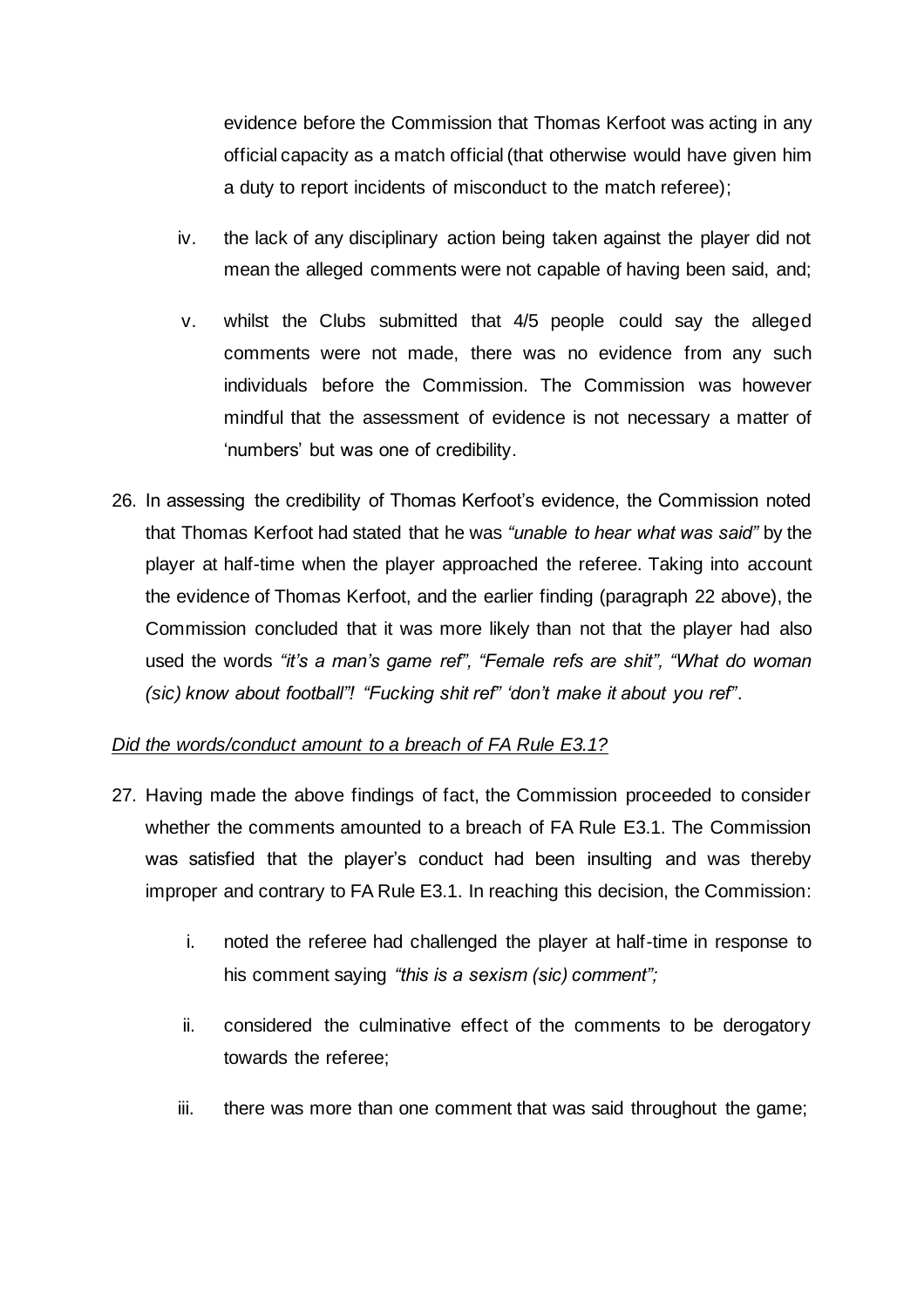- iv. rejected any implication that the comment *"it's a mans game"* could not be insulting because it is *"made hundreds of times every weekend towards referee's".* The Commission found that these comments had been directed towards a female referee including *"when a foul was given against his [the player's] team".* In the opinion of the Commission, the context in which these comments were made, was a significant and probative factor;
- v. rejected the notion that the comment *"it's a man's game"* is *"never normally picked up when a male ref is in charge",* and;
- vi. according to the evidence of the Club, noted that the player *"apologised to the referee after the event".*

#### *Was this an aggravated breach?*

- 28. The Commission reminded itself of the objective test to be applied in this case and that the intention of the player was not determinative when reaching this conclusion. For the avoidance of doubt, the Commission was not required to assess the player's intentions or beliefs when considering the aggravated charge contrary to FA Rule E3.2, simply whether the conduct contained a reference to one of the protected characteristics, in this case a person's gender. It was not for the Commission to consider and/or determine whether the player holds, or has, sexist views and/or opinions.
- 29. It was clear that the comments, having been found to have been said, both implied reference to a person's gender *("it's a mans game"* had implicit reference to the referee's female gender) and expressed reference to a person's gender *("Female refs are shit", "What do woman know about football"*).
- 30. Therefore, the Commission was also satisfied that the player's conduct, which was improper, was aggravated by reference to a person's gender which was contrary to FA Rule E3.2.

### *Conclusion*

31. For the above reasons, the Commission found both charges proven.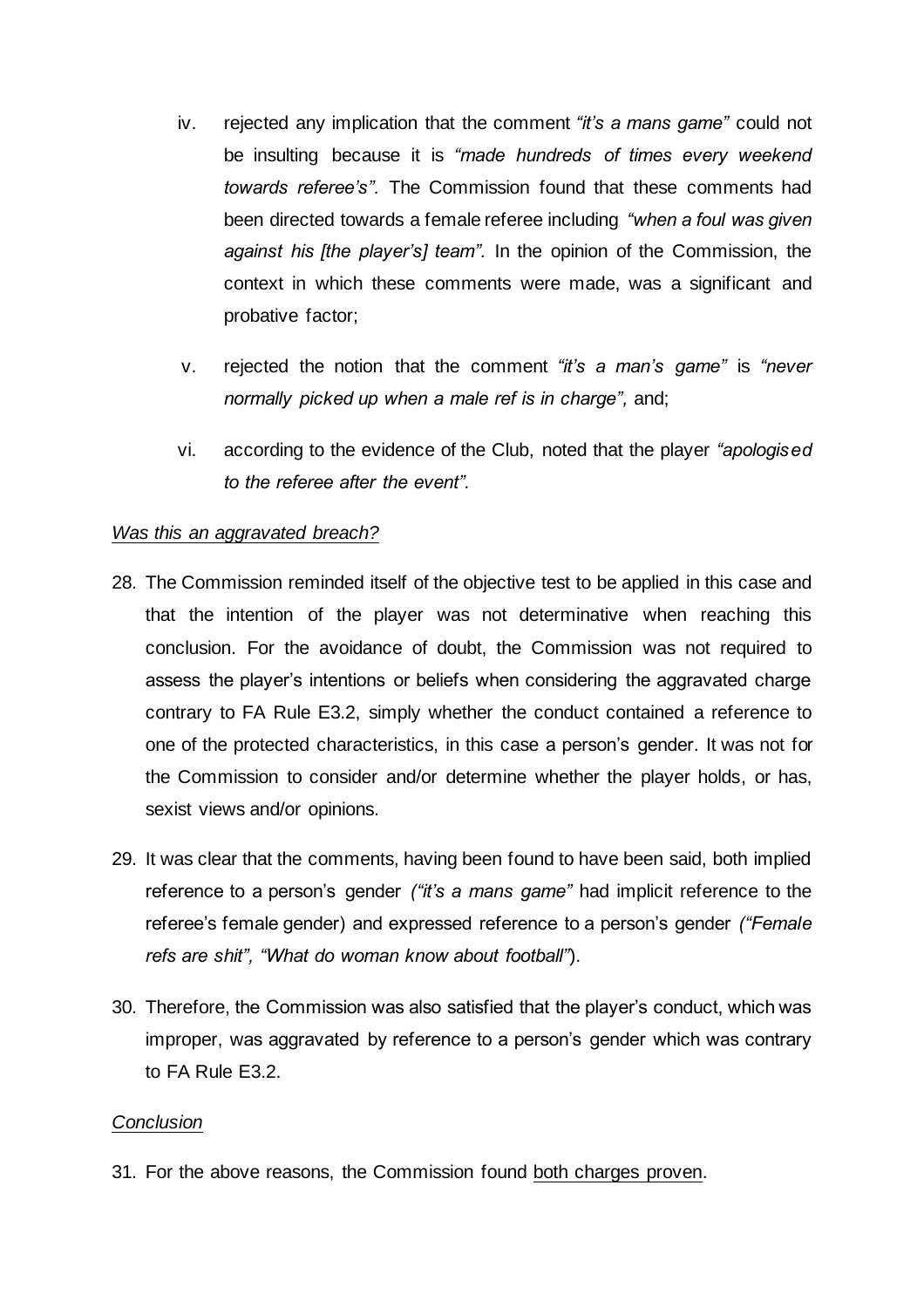# **Previous Disciplinary Record**

- 32. Having found the charges proven, the Commission sought the player's offence history for the previous 5 years which was duly provided.
- 33. The Commission noted that the player's disciplinary record included the following:
	- i. 13/10/2018 sending-off for the use of offensive, insulting or abusive language and/or gestures which resulted in an automatic 2 match suspension and £40 fine (case ID 9560313); and
	- ii. 24/09/2016 improper conduct (including threatening and/or abusive language/behaviour) which resulted in a 3 match suspension and £30 fine.
- 34. In respect of the improper conduct offence (referenced at paragraph 33.ii above), the Commission noted that this offence was not committed against a match official.
- 35. The Commission observed that the player is 40 years of age.

### **Sanction**

- 36. Prior to determining sanction, the Commission referred to FA Rules, the FA Disciplinary Regulations ("the Regulations") and the County FA Disciplinary Sanction Guidelines (Season 2021/22) issued by The FA*.*
- 37. The Commission noted that paragraph 47 of the Regulations requires a Commission, when dealing with a proven case of FA Rule E3.2, to apply the sanction guidelines contained within Appendix 1 to Part A: Section One: General Provisions (the Guidelines").
- 38. The Guidelines contained within Appendix 1 provide the following:
	- i. A finding of an Aggravated Breach against a Player, Manager or Technical Area Occupant will attract an immediate suspension of between 6 Matches and 12 Matches ("Sanction Range").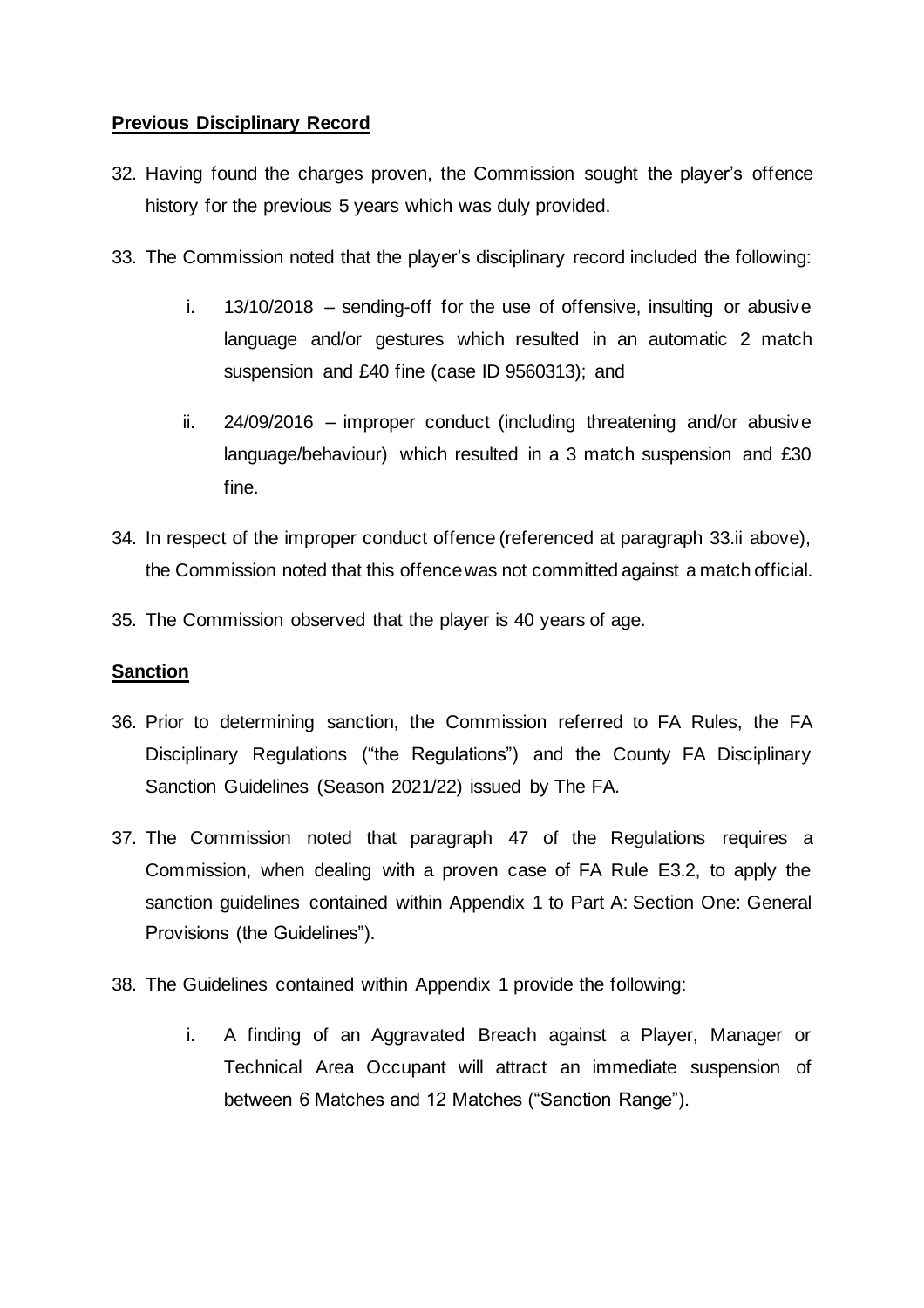- ii. A Commission shall take all aggravating and mitigating factors into account, including but not limited to those listed in these guidelines when determining the level of sanction within the Sanction Range.
- iii. The lowest end of the Sanction Range (i.e. 6 Matches) shall operate as a standard minimum punishment (the "Standard Minimum").
- iv. Any Participant who is found to have committed an Aggravated Breach shall be made subject to an education programme.
- 39. It is at the Commission's discretion to increase or decrease a sanction where there are aggravating and/or mitigating factors present.
- 40. The Commission considered if there were any aggravating or mitigating factors that should be taken into account when deciding the sanction in this case. The Commission noted the following to be of significance:
	- i. aggravating factors
		- i. more than one improper comment was made by the player
		- ii. the player's comments were directed towards the match referee
	- ii. mitigating factors:
		- i. the player's disciplinary record
- 41. With both charges having been denied, the player had not advanced any additional points in mitigation. After balancing all the relevant factors, the Commission concluded that a sanction in accordance with the standard minimum would be appropriate in this case.
- 42. Kevin Ashwood is therefore:
	- i. **Suspended for a period of 6 matches**
	- ii. **Fined a sum of £45 (forty-five pounds)**